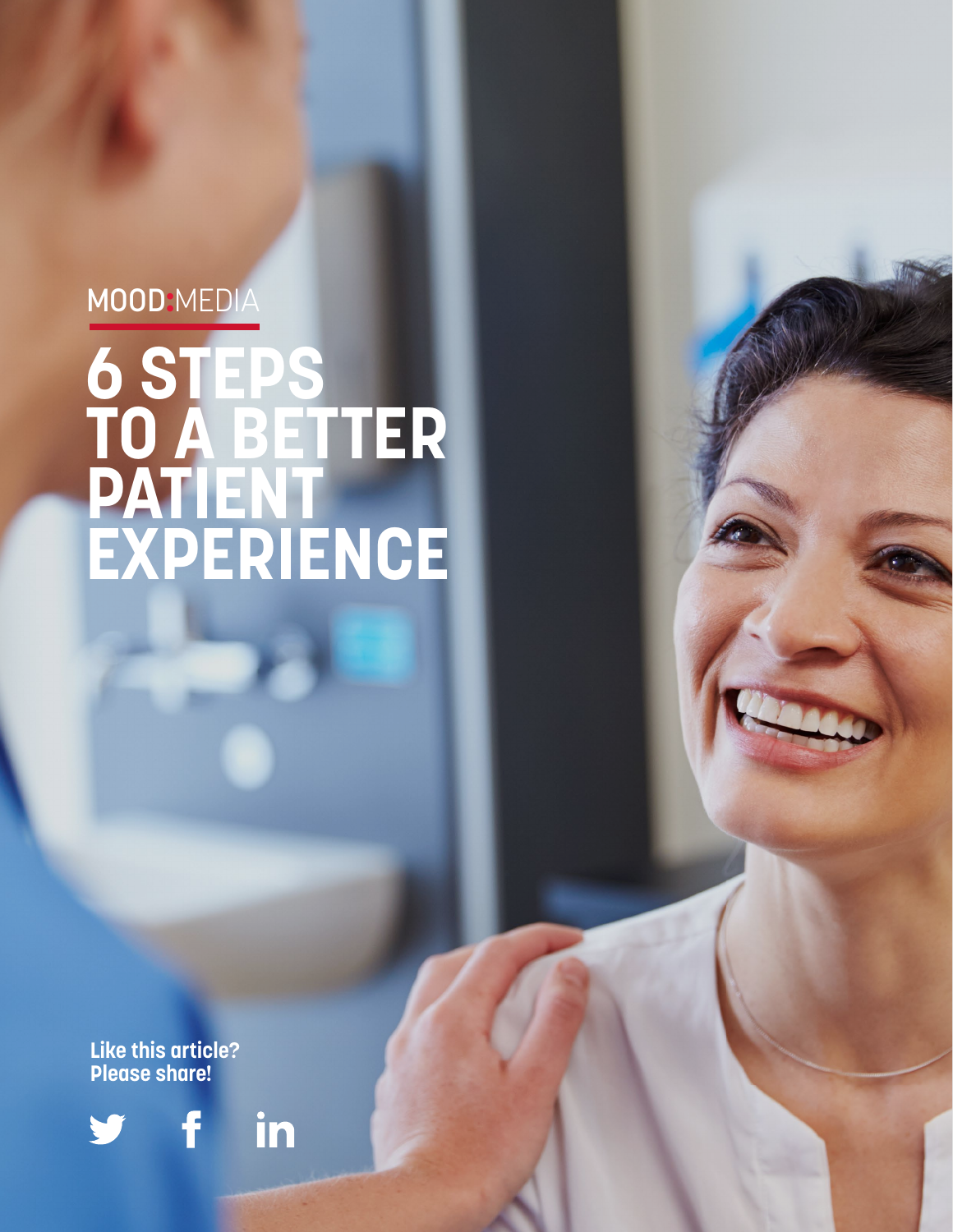Providing a truly exceptional patient experience goes beyond ensuring a high level of care. It's about creating a relaxing and friendly environment throughout your facility **– not one that's bland or overly clinical.**

The goal should be to relieve stress and anxiety from the moment your patients and their family members walk through the door. One way to do so is by considering what they see, hear and feel when they're at your practice.

When used effectively, healthcare media solutions such as Music, On-Hold Messaging, Digital Signage and Scent can help you address these considerations and significantly enhance your patient experience. The result? Greater patient satisfaction, more word-of-mouth referrals, and a remarkable impression that distinguishes your practice from the rest. In this article, we'll explain how you can most effectively leverage these media solutions to achieve such great results.

### **#1: PLAY THE RIGHT MUSIC.**

Playing the right healthcare music doesn't mean only playing what the receptionists want to hear. While it's important to consider their preferences as well, the preferences of your patients and their family members should always come first. Consider the age and demographics of your average visitor, and find uplifting and relaxing music programs that speak to their generation.

Since the music you play in your practice is being used for business purposes, the programs should come from a professional healthcare music provider. These companies typically pay the required music licensing fees on your behalf (remember – playing the radio or music from a consumer streaming app in your practice violates federal licensing laws).

Additionally, working with an experienced healthcare music provider will provide you with access to a variety of professionally-designed programs so that you can play the right music for your visitors and your staff. The service provider can even help you select the right programs for your practice.

The solution you use should also allow you to schedule different programs to play at different times of day – a strategy known as dayparting. For healthcare providers, we recommend scheduling programs that deliver a softer energy in the morning, followed by slightly more upbeat programs in the afternoon and early evening.

Lastly, your healthcare music needs to be reliable. The last thing you want are streaming interruptions, odd segues between songs or complete silence because the internet is down at your location.

### **#2: ENGAGE PATIENTS WITH DIGITAL SIGNAGE.**

Healthcare digital signage is no longer a trend – it's a highly effective tool that more providers are using to educate and engage their patients and their family members – all while creating a better experience and enhancing your professional image. Additionally, healthcare digital signage applications are more cost-effective and significantly more efficient than their printed counterparts. With most digital signage solutions, you can update and schedule content instantly using a web-based portal. No more waiting for signs to come back from the printing company, and no more printing fees. Just a simple monthly rate that typically amounts to some pocket change a day.

Keep in mind that healthcare signage comes in various forms and applications, and it serves a variety of purposes. Typical uses include:

- + Patient queues
- + Waiting room entertainment
- + Wayfinding
- + Health tips, dietary recommendations
- + Appointment reminders
- + Cafeteria menu boards
- + Ambient visuals/aesthetics

Ultimately, using digital signage for these types of applications can check off all of the boxes when it comes to improving the patient experience. Not only does it add value and convenience for your visitors, but it gives them a great impression of your practice – one that has them thinking, "This doctor has a really nice facility." This is the type of impression that will go a long way towards distinguishing your practice from the competition while helping you earn more word-of-mouth referrals.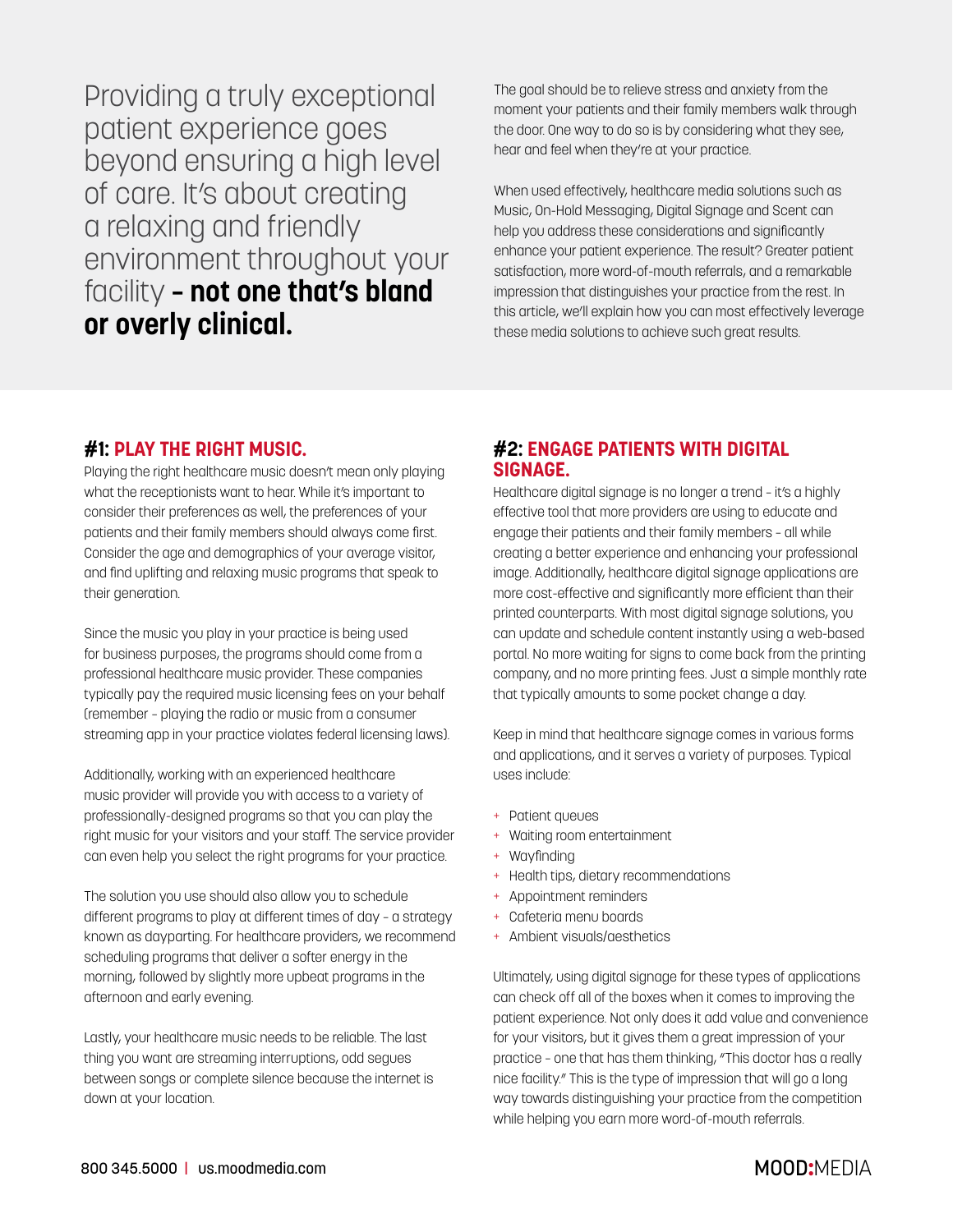### **#3: WATCH YOUR PROGRAMMING.**

The programming you show on your TVs matters a great deal. The goal should be to create a welcoming waiting room experience that entertains and reduces stress, and your programming content needs to work towards achieving that goal. The last thing you want to do is contribute to stress by showing uncomfortable content such as negative news programming or TV shows and movies with violent or inappropriate subject matter.

Additionally, you can't control what ads are displayed on network television, but do you really want a competitor's commercial showing on your screens? Finally, having to get up and change the channel every 15 minutes to satisfy a patient is a waste your staff's time and contributes to their stress levels. After all, taking care of patients is difficult enough.

One simple way to circumvent these issues is by switching out live TV for a **short-form programming solution**. Short-form programming offers 1-3 minute clips of popular TV shows, and it's wrapped in a branded template that offers on-screen space you can use to further add value to the patient experience. You can also intersperse short-form programming with full-screen content customized for your brand.

No matter what, always be mindful of what TV-based entertainment you're providing. Showing inappropriate programming is counterintuitive to creating the calming experience your patients need when they're in your waiting room.

### **#4: GET THE MESSAGE**

On-hold messaging still is (and always will be) a critical element of the patient experience. On-hold may seem like a mundane necessity for your practice, but the fact is that it truly can be a useful and effective tool that fulfills multiple purposes:

- + **Maximize staff efficiency.** At a base level, On-hold messages empower staff to properly prioritize incoming patients on site and calls in the order they are received. Additionally, you can use on-hold messaging to free up the on-hold queue by directing callers to your website in order to find the information they're seeking.
- + **Promote your practice.** On-hold messaging is a great medium for providing information about specific health services that you offer at your facility. For example, you can set up

 seasonal messages for scheduling flu shots in the fall and back-to-school immunizations in the summer. If you have an on-site imaging center or pharmacy, you can also promote these facilities in your messaging. The possibilities are truly endless.

- + **Promote well-being.** You can also use messaging to provide important health and wellness tips. Your patients will not only appreciate the information, but they'll appreciate the extra level of care you demonstrate. Such sentiments can go a long way towards creating a deep level of patient loyalty, which can lead to more word-of-mouth referrals.
- **Enhance the patient experience.** Simply put, your music and messaging on-hold should be an extension of the welcoming and stress-free on-site experience you aim to create. Providing value to your callers while they wait will give them a positive on-hold experience, which contributes to their overall satisfaction with your practice.

While your average caller may not spend much time on hold, that time is a unique opportunity to pursue multiple business goals. Use it to your advantage.

### **#5: LEVERAGE SCENT**

We may be preaching to the choir, but the link between scent and our emotions and memories is too powerful to dismiss. Leverage Scent Marketing to enhance the welcoming feel of your practice for visitors and staff. You can also use specific fragrances to further reduce patient stress in specific areas of your practice, such as imaging or examination rooms.

Finally, Scent is a great way to minimize the perception of any odors and ensure that your practice makes a clean and sanitary impression. Find a local Scent Marketing company that can recommend specific scents for the healthcare industry. They'll also suggest the right diffusion systems for your facility and your needs.

### **#6: USE COMMERCIAL-GRADE AV SYSTEMS – AND HEALTHCARE AV SPECIALISTS**

Audiovisual systems are responsible for several elements of the patient experience, from Overhead Music and Digital Signage to TV, Sound Masking and Paging Systems. AV also comes into play for Conference Room and Projector solutions, enabling you to better engage and educate your team.